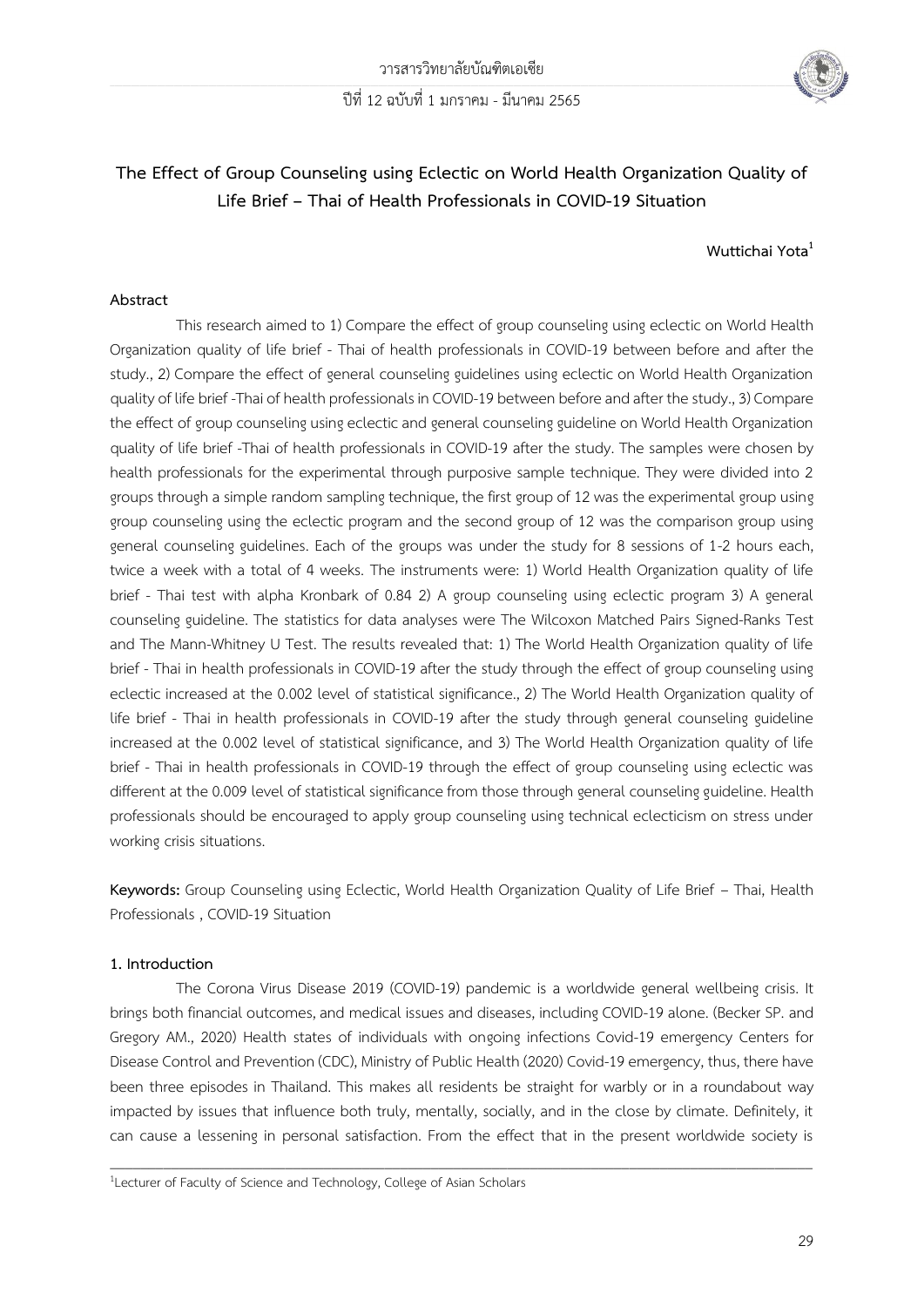

วารสารวิทยาลัยบัณฑิตเอเซีย

### ปีที่ 12 ฉบับที่ 1 มกราคม - มีนาคม 2565

disruption world. That is a ton of surprising changes. Notwithstanding the Covid-19 pandemic that has impacted itself, society and the country in an incredible way, and it is critical that medical services laborers who are at the bleeding edge of this flare-up and face what takes steps to be the danger of getting this pestilence. For instance, openness to microorganisms, long working hours, mental strangulation, exhaustion, work burnout, and influencing physical and mental states, particularly changes in mental states. (Becker SP. what's more Gregory AM., 2020). Thus, more individuals are under pressure and influence their personal satisfaction. Thus, there are generally psychological well-being ramifications that are frequently upsetting and anxious. (Lee D. et.al., 2021) such as detainment and limitations on the ordinary exercises of the overall population and the local area. Arising impacts are sensations of dejection and separation, discouragement, just as practices that are self-damage or self-destruction. (Jovanovic A. et.al., 2020) It was coupled with innovative changes that massively affect society. Changes in the perspective are both driving elements and drawing in factors that make individuals in Thailand miserable in their regular routines. Stress is an extremely huge danger factor from physical and psychological circumstances that react to things that undermine, both inside and outside the individual. Well as episodes that cause strain, trouble, and uneasiness, and experience most psychological wellness issues. Particularly persistent pressure is brought about by the aggregation of stress for quite a while from occasions throughout everyday life. Also, it is a significant prediction to the event of discouragement and nervousness. The impact can influence everyday use, bringing about decreased and wasteful capacity. That makes variation what comes to that danger. It is to keep up with their own equilibrium in physical, mental, and social articulations. The hypothesis of mental guiding is the utilization of three speculations: 1) Rational Emotive Behavior Therapy is mandated treatment by the head of this hypothesis, Albert Ellis. There is a rule about this hypothesis that schooling is leaned in cognitivism. There are rules for direct and a weighty spotlight on the reasoning framework assurance analysis and new choices by utilizing a type of direct educating with instructing techniques. To repeat the learning system and spotlight on the utilization of insight and motivations to decide the reasons for the issue, just as to choose how to keep on winning with obstructions. The issue emerges adequately. (Yota W.,2022) This hypothesis joins philosophical ideas with humanist and social treatments. The remedial strategy is to alter the mentality from nonsensical to levelheaded, viably applied to the issues identified with tension and discouragement. 2) Person-Centered Therapy is a non-order treatment by the rule that people can utilize their knowledge to take care of issues. Furthermore, you can settle on compelling choices. However, when there is trouble, there will be disarray, nervousness, disappointment, and passionate constraint. Feeling clouds the capacity to reason and goes to self-challenging ways. 3) Reality Therapy is mandated treatment by the head of this hypothesis, William Glasser. A reality-based discussion focuses on bunch pioneers towards aiding bunch individuals who want to pick what is true. Address the issues of individuals by living in a quality world. Try not to infringe on the privileges of others. All pieces of the conduct are contrasted with resembling wheels. What's more, considerations resemble front haggles and feelings where the heads of the truth based conference bunch don't let bunch individuals address upsetting things. It causes lament, outrage, nervousness over and over on the grounds that those sentiments are something that individuals can't straightforwardly control.

A type of mental help is blended advising that requires applying brain research, directing to have unmistakable advantages. This perceives the conjunction with expanding the personal satisfaction of medical care laborer while giving a blended counseling program (Yota W., Praeseesakul S., 2021). The accentuation is all-encompassing: physical, mental, feelings and conduct. (Khon Kaen University., 2019). It makes a positive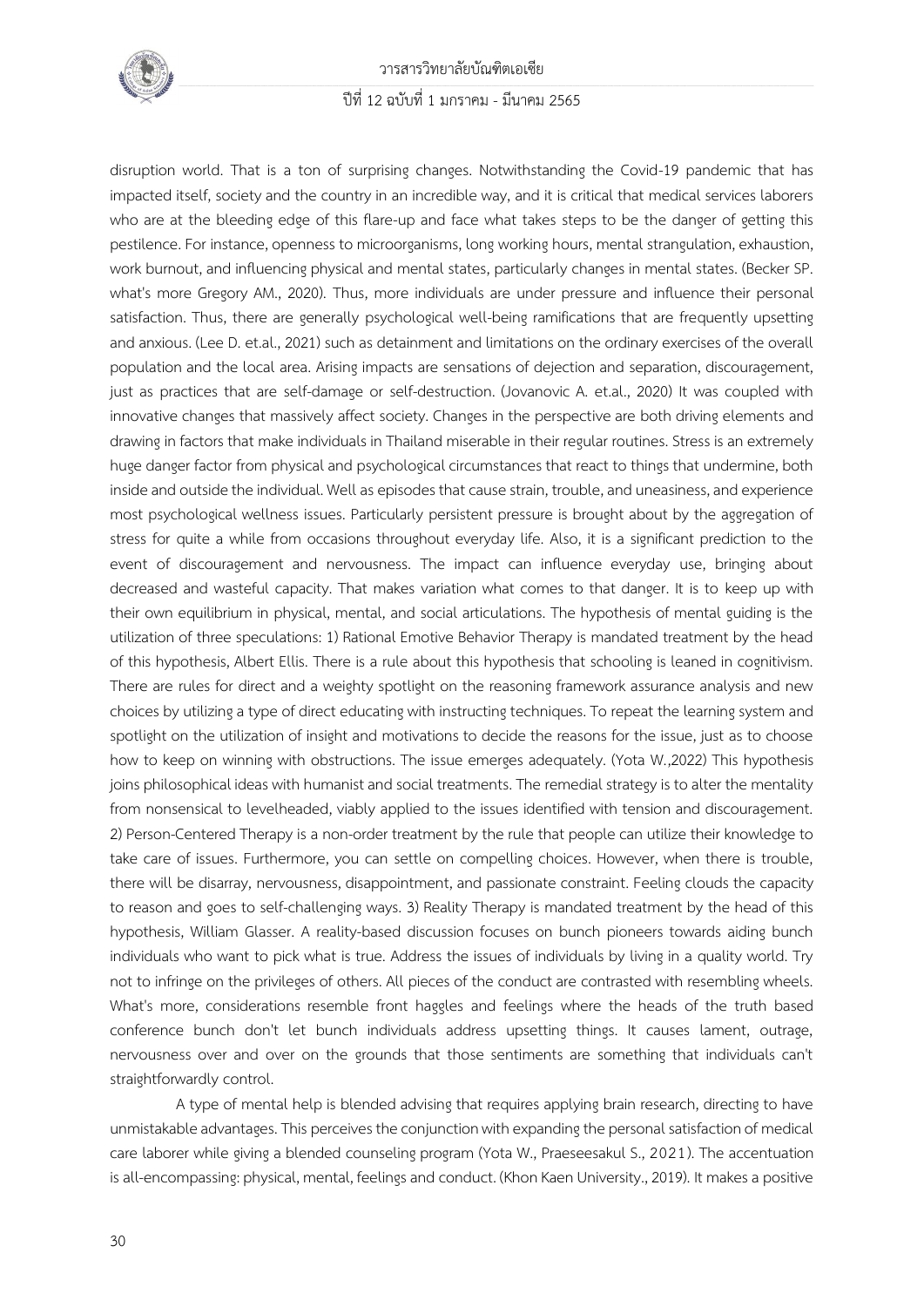#### \_\_\_\_\_\_\_\_\_\_\_\_\_\_\_\_\_\_\_\_\_\_\_\_\_\_\_\_\_\_\_\_\_\_\_\_\_\_\_\_\_\_\_\_\_\_\_\_\_\_\_\_\_\_\_\_\_\_\_\_\_\_\_\_\_\_\_\_\_\_\_\_\_\_\_\_\_\_\_\_\_\_\_\_\_\_\_\_\_\_\_\_\_\_\_\_\_\_\_\_\_\_\_\_\_\_\_\_\_\_\_\_\_\_\_\_\_\_\_\_\_\_\_\_\_\_\_\_\_\_\_\_\_\_\_\_\_\_\_\_\_\_\_\_\_\_\_\_\_\_\_\_\_\_\_\_\_\_\_\_\_\_\_\_\_\_\_\_\_\_\_\_\_\_\_\_\_\_\_\_\_\_\_\_\_\_\_\_\_\_\_\_\_\_\_\_\_\_\_\_\_\_\_\_\_\_\_\_\_\_\_\_\_\_\_\_\_\_\_\_\_\_\_\_\_\_\_\_\_\_\_\_\_\_\_\_\_\_\_\_\_\_\_\_\_\_\_\_\_\_\_\_\_\_\_\_\_\_\_\_\_\_\_\_\_\_\_\_\_\_\_\_\_\_\_\_\_\_\_\_\_\_\_\_\_\_\_\_\_\_\_\_\_\_\_\_\_\_\_\_\_\_\_\_\_\_\_\_\_\_\_\_\_\_\_\_\_\_\_\_\_\_\_\_\_\_\_\_\_\_\_\_\_\_\_\_\_\_\_\_\_\_\_\_\_\_\_\_\_\_\_\_\_\_\_\_\_\_\_\_\_\_\_\_\_\_\_\_\_\_\_\_\_\_\_\_\_\_\_\_\_\_\_\_\_\_\_\_\_\_\_\_\_\_\_\_\_\_\_\_\_\_\_\_\_\_\_\_\_\_\_\_\_\_\_\_\_\_\_\_\_\_\_\_\_\_\_\_\_\_\_\_\_\_\_\_\_\_\_\_\_\_\_\_\_\_\_\_\_\_\_\_\_\_\_\_\_\_\_\_\_\_\_\_\_\_\_\_\_\_\_\_\_\_\_\_\_\_\_\_\_\_\_\_\_\_\_\_\_\_\_\_\_\_\_\_\_\_\_\_\_\_\_\_\_\_\_\_\_\_\_\_\_\_\_\_\_\_\_\_\_\_\_\_\_\_\_\_\_\_\_\_\_\_\_\_\_\_\_\_\_\_\_\_\_\_\_\_\_\_\_\_\_\_\_\_\_\_\_\_\_\_\_\_\_\_\_\_\_\_\_\_\_\_\_\_\_\_\_\_\_\_\_\_\_\_\_\_\_\_\_\_\_\_\_\_\_\_\_\_\_\_\_\_\_\_\_\_\_\_\_\_\_\_\_\_\_\_\_\_ ปีที่ 12 ฉบับที่ 1 มกราคม - มีนาคม 2565



power and kills issues brought about by the mental pressure of medical care laborer. To act fittingly for the circumstance in present-day times, there are also emotional wellness and prosperity guidance during COVID-19. Overall, it incorporates explanation of the difficulties that general society might in any case confront. By giving emotional wellness care guidance in a general and special way, there is the advance of pressure of the board for personal satisfaction that compares to various settings of learning the executives. This requires a proficient, ceaseless cycle (Zhang Y, Zheng J, Darko A., 2018) for the personal satisfaction of the World Health Organization in the Thai language. (World Health Organization Quality of Life Brief – Thai: WHOQOL-BREF-THAI) It addresses a clairvoyant valuation. (Mahatnirunkul S.et.al.(2002) The side is firmly flickered with social and natural administrations. There is zero on the personal satisfaction of medical services laborer in COVID-19 circumstances which is improving, though, non-fixed. It can acquire information brain science to diverse directing. As far as making new information and taking care of mind-boggling issues in a delicate and successful manner are concerned, what's more, is preparation to work on yourself, family, society, and countries among interruption universes. This incorporates day by day utilization that can discuss adequately with the center information, brain research, diverse directing, procedures that are applied in a helpful and helped manner, successfully and viably.

#### **2. Objectives of Research**

These objectives aimed to:

1) Compare the effect of group counseling using eclectic on World Health Organization quality of life brief - Thai of health professionals in COVID-19 before and after the study.

2) Compare the effect of general counseling guidelines using eclectic on World Health Organization quality of life brief -Thai of health professionals in COVID-19 before and after the study.

3) Compare the effect of group counseling using eclectic and general counseling guidelines on World Health Organization quality of life brief -Thai of health professionals in COVID-19 after the study.

### **3. Conceptual Framework**

This research is a quasi-experimental study. It is to study the results of group counseling using eclectic (experimental group) and general counseling guidelines (comparison group) on world WHOQOL-BREF-THAI of health professionals in COVID-19 before and after the study. The randomized pretest-posttest comparison group design.



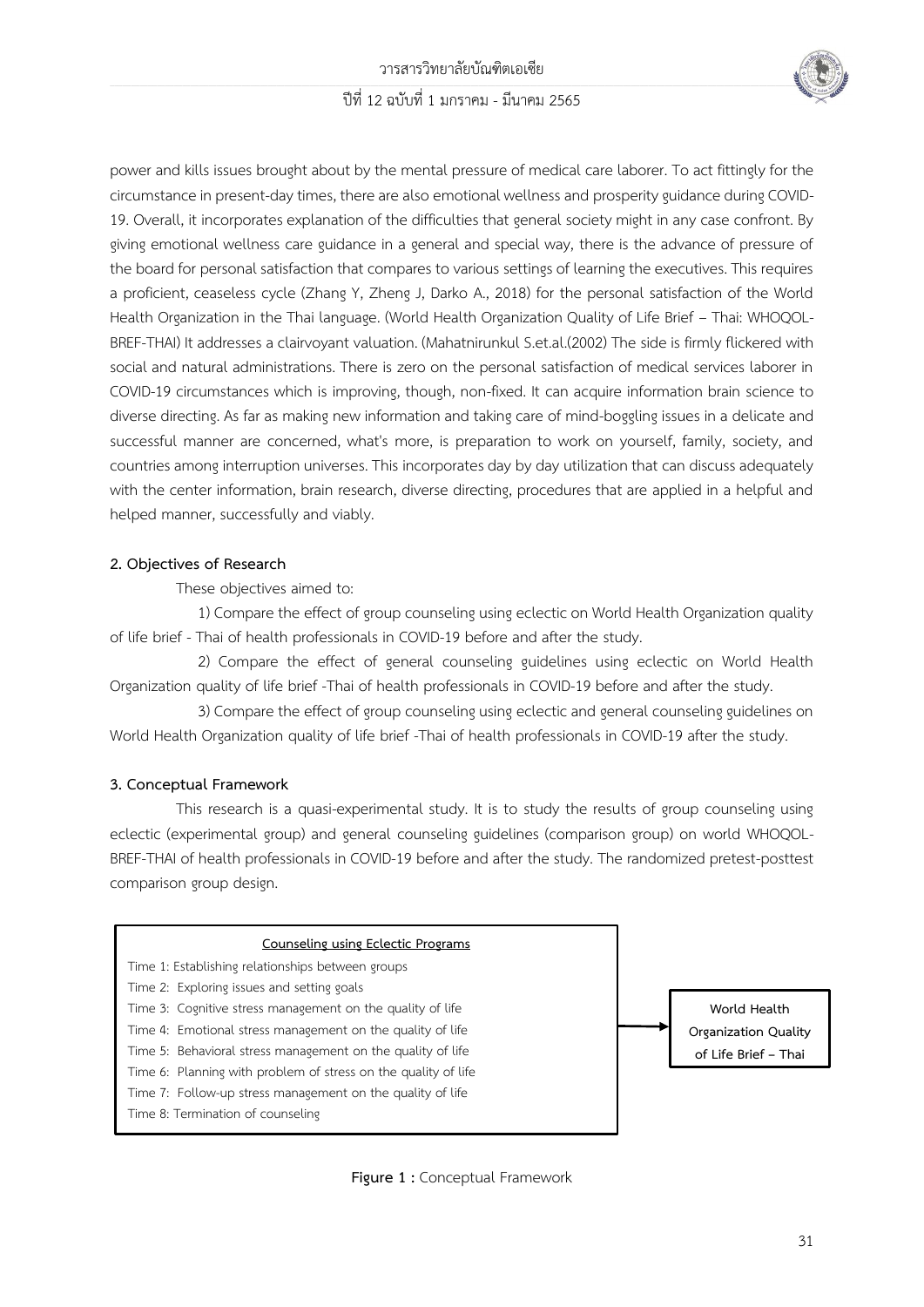

#### **4. Population / Sample size**

This study is a study in the population, namely health professionals in Sripatcharin Fort Hospital, Khon Kaen Province. The samples were based on the calculation of relevant research, the differences score of counseling psychology research, taking the social adaptation scores obtained by the pilot study of Chaiphiman S. (2009). By the pilot study, there are dimension values of the effect size of differences between groups with social adaptation scores at 1.44. This study is configured G-power at 1.00 and significant level value at 0.05. The total is the sample size, 20 people and set drop out 20% at 4 people. Therefore, in this study, a total summary of 24 samples were determined.

The study was conducted by selecting as by simple random sampling of 24 people. Qualification arm is 1) ages between 20-50 years old 2) health professionals are doctors, dentists, pharmacists, nurses, medical technicians, physiotherapists, Thai traditional physician, community health, assistant nurse, and including those responsible for the care of patients. 3) The assessment by Suanprung Stress Test 20; SPST– 20 in high-severe stress (42 points or more) of Department of Mental Health (2015) and assessment by WHOQOL-BREF-THAI in rating level 26 – 60 points. It shows the poor quality of life by Mahatnirunkul S.et.al. (2002). The researchers defined the samples into two trial groups. 12 people were given counseling using eclectic programs, and 12 comparison groups received a general counseling guideline to provide thorough interaction.

#### **5. Tools in Research Studies**

1. The SPST–20 In this review, the scientists took it from the Suanprung stress assessment form. There is a pressure model that decreased the inquiry to 20 inquiries. Also, there are the consequences of the solid direct test aftereffects of the profoundly dependable pressure evaluation apparatus intraclass correlation coefficient; ICC of 0.89 (Uratanamnee S. and Lerdsamran S., 2019).

2. WHOQOL-BREF-THAI with measurements before and after group counseling using eclectic and general counseling guidelines before and after the trial, and an average analysis of the results were taken. In this study, the researchers took 26 Thai versions of the World Health Organization's quality of life measurement form. There is also a reliable and direct test of the World Health Organization's quality of life assessment tool with a high trust value ICC of 0.84 (Mahatnirunkul S.et.al., 2002).

3 . Counseling uses eclectic program that combines consulting theory techniques to rational Emotive Behavior therapy, Person-centered therapy, and Reality therapy. The three experts are content validity on item-objective congruence index; IOC in between 0.6-1.0

4. The general counseling guideline by three experts is content validity on IOC in between 0.6-1.0

#### **6. Study Design**

Step 1: The researchers determined the consistency between SPST–20 and there are reliable and direct test results of the high-reliability assessment tool in ICC to 0.89 (Uratanamnee S. and Lerdsamran S., 2019). and the WHOQOL-BREF-THAI by measurements counseling using eclectic program and general counseling guidelines before and after the trial. An average analysis of the results was taken. In this study, the researchers took 26 Thai versions of the World Health Organization's quality of life measurement form. There is also a reliable and direct test of the World Health Organization's quality of life assessment tool with a high trust value ICC of 0.84 (Mahatnirunkul S.et.al., 2002).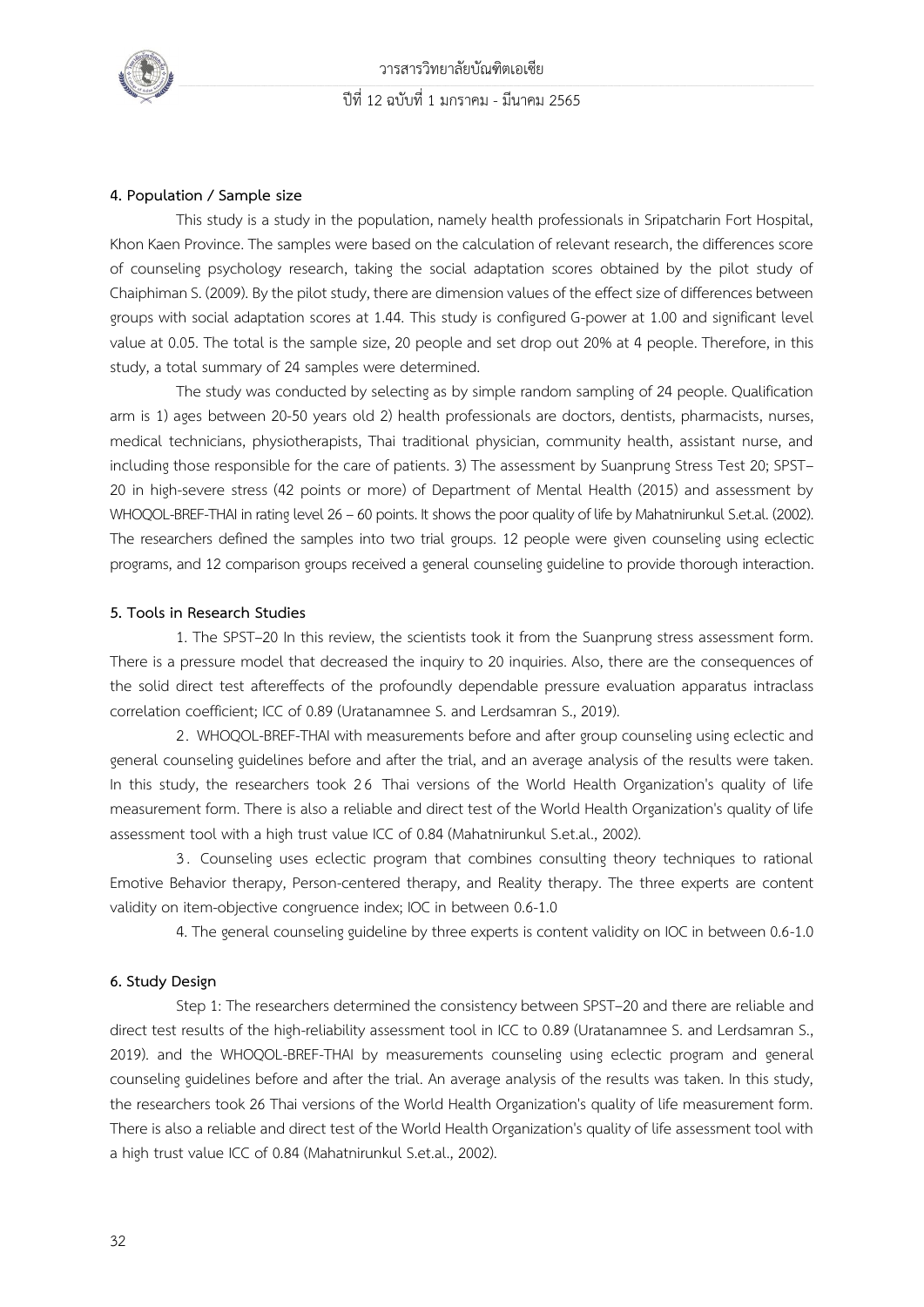

Step 2: The researchers created counseling using the eclectic program by studying and reviewing research papers related to group counseling. Concepts and theories, techniques, and widens have been applied to suit the samples and variables studied. This combines group counseling theory techniques. There are three theories:1) Rational Emotive Behavior Therapy 2) Person-centered Therapy 3) Reality Therapy by using 25 techniques which are building good relationships with each other, asking open questions, Listening technique, Silence technique, Reflection, Repeating, Unconditional acceptance, Shyness Management Training, Present technique, Planning technique, Reinforcement technique, Rational self-analysis, Self-control, Awareness of needs, situation, Creative troubleshooting, Rational and Emotional imagination, Positive self-talk, Group discussion experiments, Roleplay, Summary, Encouragement and Reverse data execution. The three experts check content validity on counseling using the eclectic program that IOC in between 0.6-1.0 and general counseling guideline that is three experts check content validity IOC in between 0.6-1.0.

Step 3: The researchers conducted the research with the experimental group in counseling using the eclectic program. They were divided into 2 groups through a simple random sampling technique. the first group of 12 was the experimental group using group counseling using the eclectic program and the second group of 12 was the comparison group using general counseling guidelines. Each of the groups was under the study 8 sessions of 1-2 hours each, twice a week with a total of 4 weeks.

Step 4: The researchers took the data obtained from the WHOQOL-BREF-THAI. Finally, analyze the data with research statistics.

#### **8. Data Analysis**

1. Comparative analysis of the WHOQOL-BREF-THAI of health professionals before and after the trial. The received counseling used the eclectic program. The basic statistics are mean, standard deviation and Wilcoxon matched-pairs signed-ranks test.

2. Comparative analysis is WHOQOL-BREF-THAI of health professionals before and after the comparison group who received a general counseling guideline. The basic statistics are mean, standard deviation, and Wilcoxon matched-pairs signed-ranks test.

3. Comparative analysis of the WHOQOL-BREF-THAI of health professionals before and after the comparison in group counselling using eclectic program and a group with general counseling guideline. The basic statistics are mean, standard deviation, and the Mann-Whitney U-test.

#### **9. Results of Research**

The general information of this study sample is the study in the sample in health professionals at Sripatcharin Fort Hospital, Khon Kaen Province, 24 persons by purposive sampling (male 8 and women 16) age 26-30 year old is 33.33%, 26-30 year old is 66.67%. Experimental group is 12 people and comparison group is 12 people.

1) Compare the effect of group counseling using eclectic on World Health Organization quality of life brief - Thai of health professionals in COVID-19 before and after the study.

Table 1

| Experimental group | Before |      | After |       | Mean dif. |          | P-Value  |
|--------------------|--------|------|-------|-------|-----------|----------|----------|
|                    | Mean   | S.D. | Mean  | S.D.  |           |          |          |
| $N = 12$           | 50.08  | 945  | 89.42 | 14 41 | 3934      | $-3.062$ | $0.002*$ |

\*statistical significance level of p< 0.05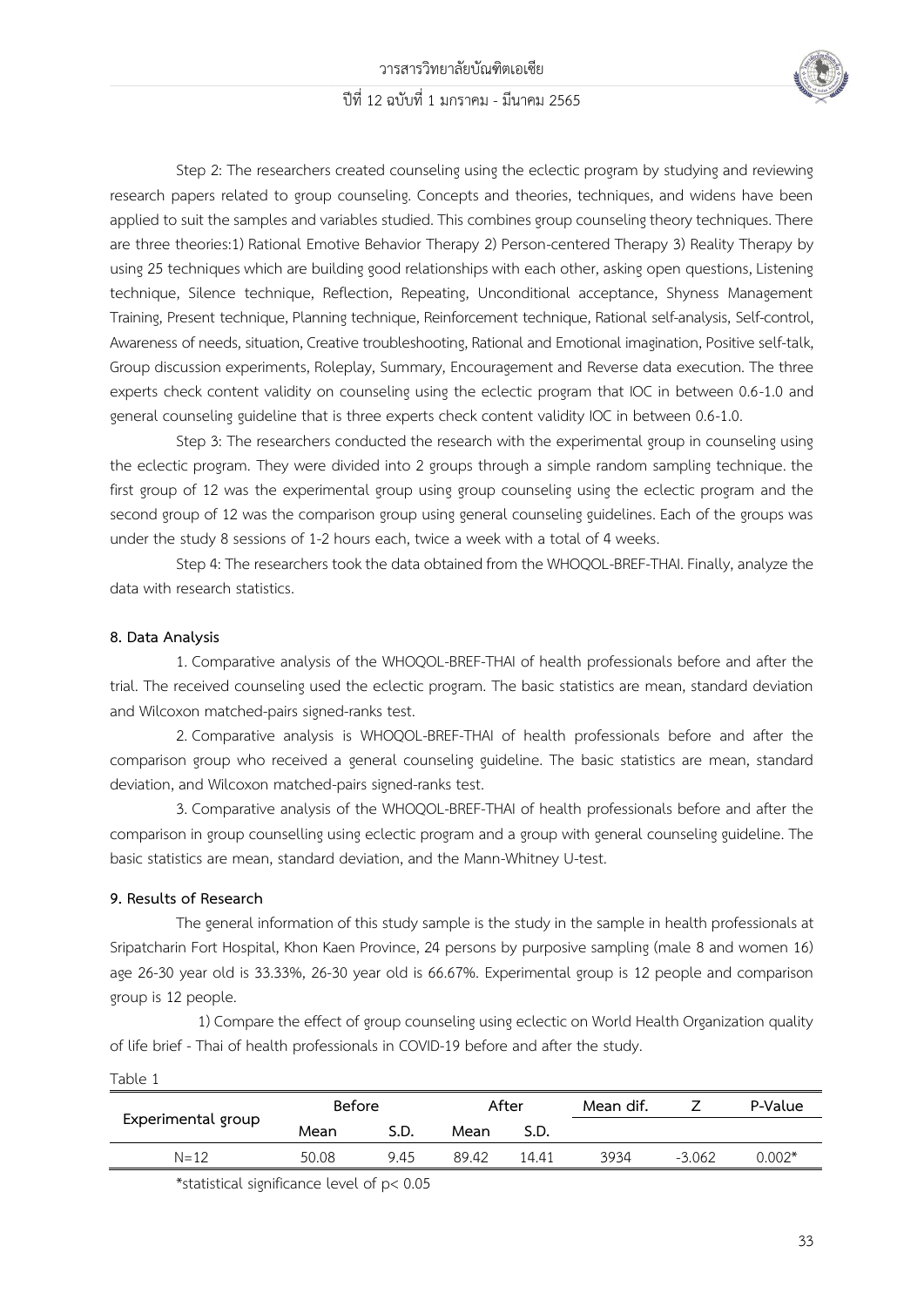

วารสารวิทยาลัยบัณฑิตเอเซีย

### ปีที่ 12 ฉบับที่ 1 มกราคม - มีนาคม 2565

Table 1. The World Health Organization quality of life brief - Thai in health professionals in COVID-19 after the study through the effect of group counseling using eclectic increased at the 0.002 level of statistical significance.

2) Compare the effect of general counseling guidelines using eclectic on World Health Organization quality of life brief -Thai of health professionals in COVID-19 before and after the study.

Table 2

| Compression group                                                                                                                                                                                                                | Before. |      | After |       |           |          | P-Value  |
|----------------------------------------------------------------------------------------------------------------------------------------------------------------------------------------------------------------------------------|---------|------|-------|-------|-----------|----------|----------|
|                                                                                                                                                                                                                                  | Mean    | S.D. | Mean  | S.D.  | Mean dif. |          |          |
| $N = 12$                                                                                                                                                                                                                         | 52.17   | 919  | 74.42 | 12.02 | 40.15     | $-3.061$ | $0.002*$ |
| $\ddot{x}$ is in the set of the set of the set of the set of the set of the set of the set of the set of the set of the set of the set of the set of the set of the set of the set of the set of the set of the set of the set o |         |      |       |       |           |          |          |

\*statistical significance level of p< 0.05

Table 2. The World Health Organization quality of life brief - Thai in health professionals in COVID-19 after the study through general counseling guideline increased at the 0.002 level of statistical significance.

3) Compare the effect of group counseling using eclectic and general counseling guidelines on World Health Organization quality of life brief -Thai of health professionals in COVID-19 after the study.

| Table 3            |              |       |       |           |          |          |
|--------------------|--------------|-------|-------|-----------|----------|----------|
| Sample             |              | After |       |           |          |          |
|                    | Variable     | Mean  | S.D.  | Mean dif. | 7        | P-Value  |
| Experimental group | WHOQOL-BREF- |       | 14.41 | 15.00     | $-2.604$ | $0.009*$ |
| $N = 12$           | THAI         | 89.42 |       |           |          |          |
| Compression group  | WHOQOL-BREF- |       | 12.02 |           |          |          |
| $N = 12$           | THAI         | 74.42 |       |           |          |          |

\*statistical significance level of p< 0.05

Table 3. The World Health Organization quality of life brief - Thai in health professionals in COVID-19 through the effect of group counseling using eclectic was different at the 0.009 level of statistical significance from those through general counseling guidelines.

#### **10. Discussion**

This research aimed to;

1) compare the effect of group counseling using eclectic on WHOQOL-BREF-THAI of health professionals in COVID-19 before and after the study. There were the WHOQOL-BREF-THAI in health professionals in COVID-19 after the study through the effect of group counseling using eclectic which increased at the 0.002 level of statistical significance. This is the utilization of standards from human's ideas and feelings, connected by the ABC design. They are an individual's apprehensive or passionate manifestations. That is the aftereffect of a conviction framework which will be persuaded by any experience or occasion. The objective of directing is to attempt to segregate and provoke an individual's inefficient convictions to that genuinely upsetting experience or occasion. It depends on the conviction that an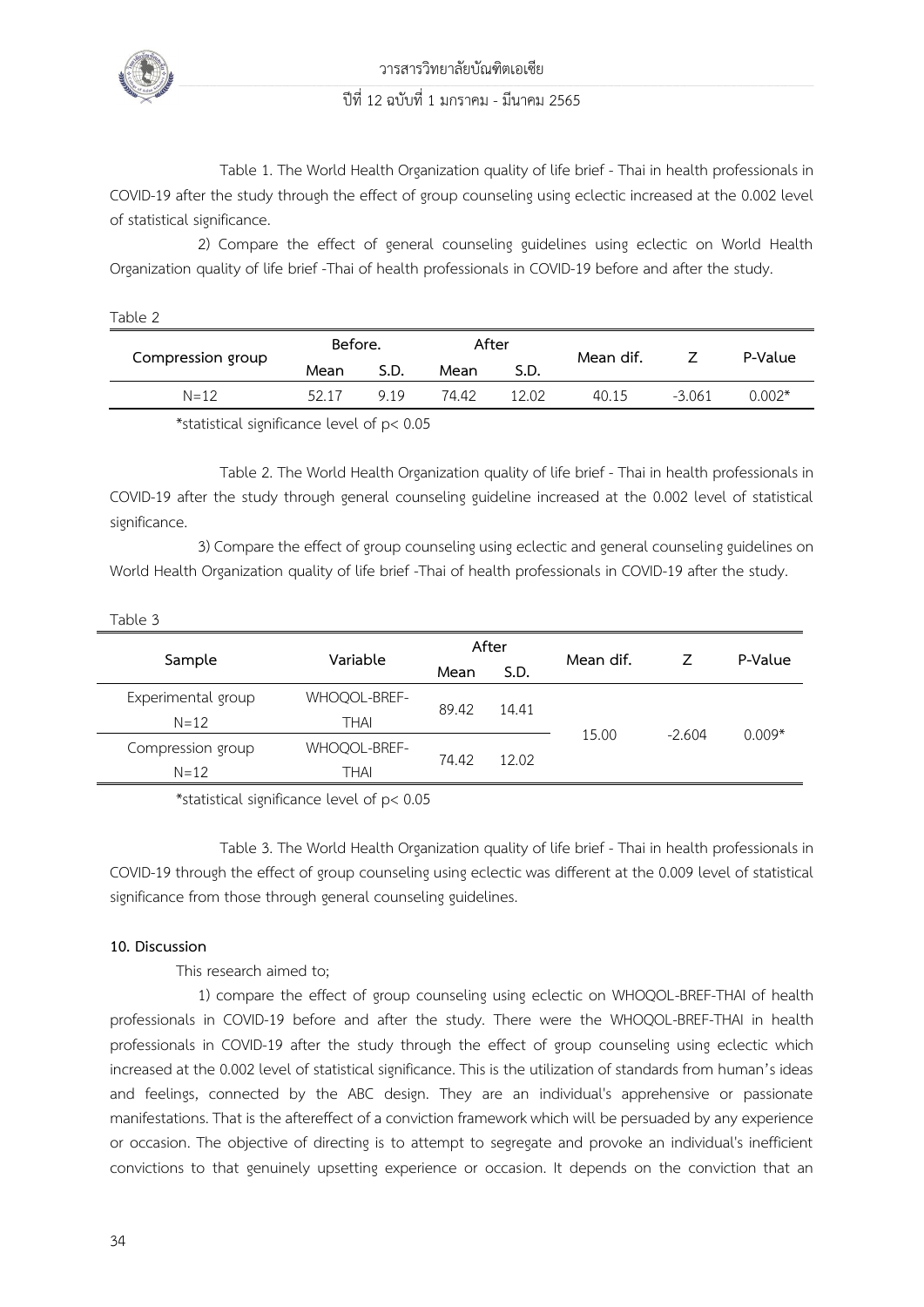

individual is ruled from the inside. However, it quite often thinks and is passionate in nonsensical articulation. Hence, changes in an individual's enthusiastic state should likewise be coordinated by the individual's essential arrangement of considerations or convictions. Also, advising is fundamental to aiding administration beneficiaries lessen enthusiastic and passionate pain. To motivation is to take care of issues or make powerful barbecue compelling objectives. This hypothesis of the individual-focused meeting is a course of help, permitting the guide to vent their sentiments and dissatisfactions. The guide's assistance centers around the advancement of people. By setting up middle person connections, they are significant so the guide gets themselves and see ways of aiding themselves. To have self-conviction, they feel more esteemed and attempt to work on themselves and decrease clashes in their souls. This is reliable with the examination of Yota W., Donpunha W. and Rerkjaree S. (2019) The review, which led to a segment of mental directing outcomes that consolidated hypotheses on pressure among patients was led. Managing pressure issues requires the standard of applying various speculations, joining methods to have the option to manage the issue adequately. In the actual viewpoint, it is seen as the state of being of medical care laborer, which influences the day to day existence. By perceiving the wellbeing and soundness of the body, impression of solace and easiness deal with actual issues. The solidarity has to carry on with day to day existence under COVID-19 circumstance. Mentally, medical services laborers know about their psychological perspective in managing issues in regular daily existence. This causes a view of good sentiments towards oneself. There is an acknowledgement of mental self-views. Pride is just as the impression of considerations and memory. Zero is on navigation and capacity to manage issues in regular stories under COVID-19 circumstances. Social connections are important for the impression of their associations with other people who work in a similar emergency clinic, alongside the view of the assistance of others in the public arena and being a partner to others in the public eye. Natural mindfulness influences day to day existence, for example, the discernment that life is free. They are no excessively severe guidelines. It is free from any danger throughout everyday life, alongside the insight that it is in a decent actual climate and prompts better self-thought by the real world. This urges advocates to act naturally. He had the option to deal with his way of life appropriately and the personal satisfaction expanded genuinely essentially at 0.002.

2) Compare the effect of general counseling guideline using eclectic on WHOQOL-BREF-THAI of health professionals in COVID-19 before and after the study were WHOQOL-BREF-THAI in health professionals in COVID-19 after the study. General counseling guideline was increased at the 0.002 level of statistical significance. This is the consequence of giving exhortation and is a scholastic aide that includes advising on self-taking care of issues from mental hypotheses and standards. It doesn't zero in on bunch advice, yet it gives a mental manual to individual general directing, with a similar measure of time and origination. Guideline methodology, techniques, and abilities and hypotheses covered during the COVID-19 circumstance. They are in accordance with Becker SP and Gregory AM. (2020) who clarified on a fundamental level. Guiding brain science is a hypothetically mixed methodology. Specialized blends and comparative mixes are as a reason for the assistance beneficiary to change over to be powerful to the advocate himself. Furthermore in accordance with Suwannapantha K.et.al (2020) who directed a review on factors related to the pressure to the COVID-19 outbreak among an example of 699 individuals. It was observed that elements related to pressure in the COVID-19 pandemic incorporate danger discernment factors with coronavirus circumstances, which have been found to give the most elevated level of help to individuals with stress, just as the speed increase of mindfulness and development of wellbeing practices, and social wellbeing adjustments justifiably. It was Genuinely huge increment at 0.002.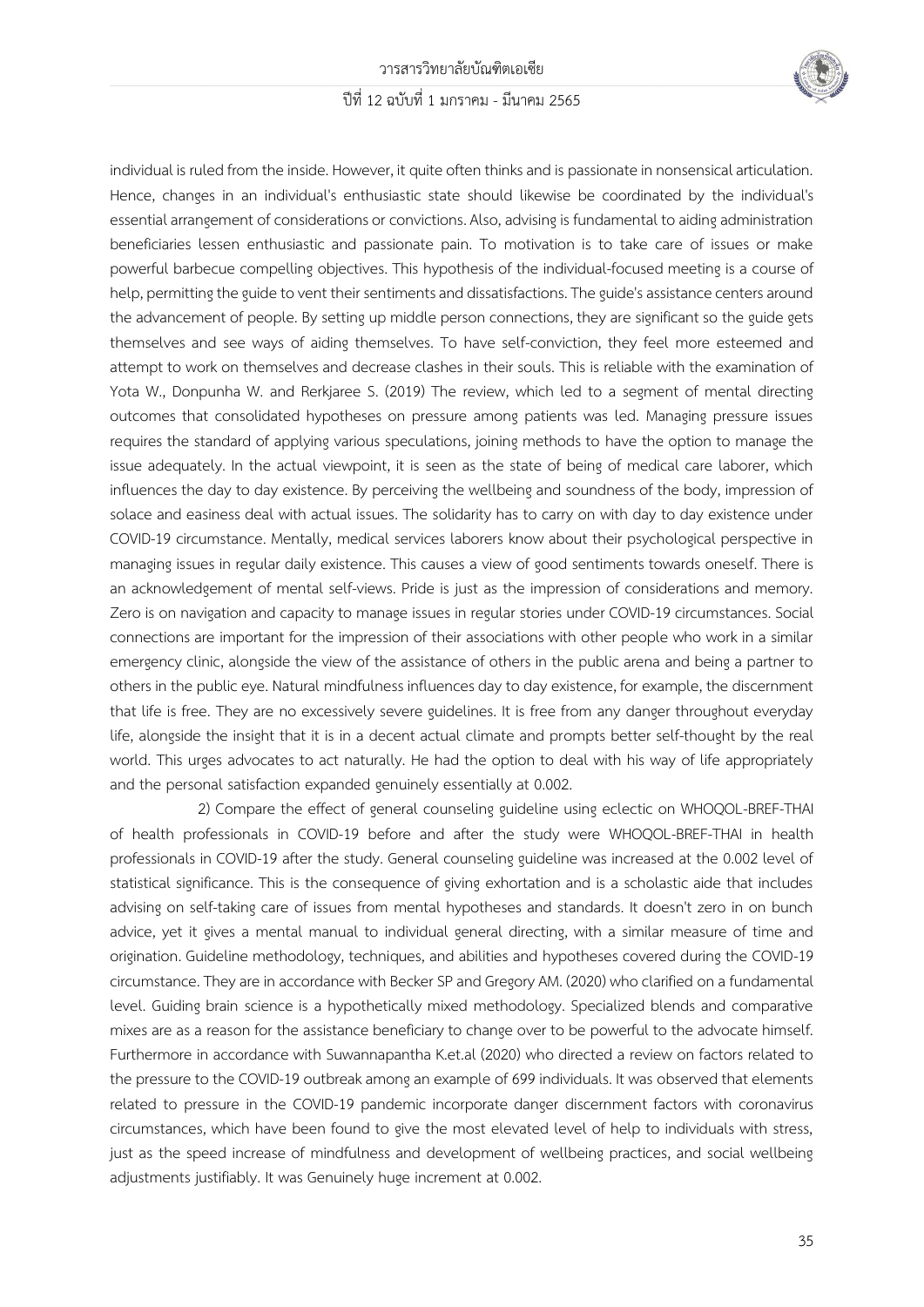

วารสารวิทยาลัยบัณฑิตเอเซีย ปีที่ 12 ฉบับที่ 1 มกราคม - มีนาคม 2565

3) Compare the effect of group counseling using eclectic and general counseling guidelines on WHOQOL-BREF-THAI of health professionals in COVID-19 after the study. They were WHOQOL-BREF-THAI in health professionals in COVID-19 through the effect of group counseling using eclectic was different at the 0.009 level of statistical significance from those through general counseling guideline. This is from the head of the gathering to show a comprehension of the issue and will steadily get the gathering individuals to zero in on what they can handle, which implies a front wheel that is conducted and thought. From that point onward, it permits individuals to plan to show conduct. There are new activities that are unique in relation to what he used to and to feel much improved and make the interest more responsive. In this way, it is said that giving reality interviews, zeroing in on considerations and activities, is a meeting dependent on the idea of cognizant reasoning conduct that happens. Also, it is reliable with research by Liu Q., Wang Z., (2021) that found the COVID-19 pandemic. There are adverse results of the COVID-19 pandemic on young adult psychological wellness, which is controlled fundamentally by intellectual brain research, and studies have shown that youths' perceptual worries over the COVID-19 pandemic are related to gloom. Research shows that juvenile pressure concerns the COVID-19 pandemic. It has a fundamentally certain relationship with burdensome side effects. Strength factors are altogether connected with young adult pressure insights regarding the COVID-19 pandemic and huge burdensome indications that have been tormented under COVID-19 circumstances. Viably and genuinely protected, joined by and with a normal of personal satisfaction expanding by measurably fundamentally more than giving a genuinely critical general advising brain science guide at a degree of 0.009.

#### **11. Summary of the study**

1) The WHOQOL-BREF-THAI in health professionals in COVID-19 after the study through the effect of group counseling using eclectic was increased at the 0.002 level of statistical significance.

2) The WHOQOL-BREF-THAI in health professionals in COVID-19 after the study through general counseling guideline was increased at the 0.002 level of statistical significance.

3) The WHOQOL-BREF-THAI in health professionals in COVID-19 through the effect of group counseling using eclectic was different at the 0.009 level of statistical significance from those through general counseling guidelines.

#### **12. Recommendations**

#### **12.1 Recommendations for applying the discoveries.**

 1) According to this exploration, blended gathering advising can be applied to all medical clinics. All regions are in medical services laborer.

 2) Observations of conduct during investment in the exploration of blended gathering meetings on the personal satisfaction of the World Health Organization can increment. Along these lines, it should keep on being a proactive gathering advising program with others.

#### **12.2 Recommendations for your next research.**

1) There ought to be a long-haul follow-up of 3 month and a half year to screen the personal satisfaction in day-to-day existence.

2) Should there be preliminary gatherings and examination bunches contemplate in different factors that influence physical and emotional wellness and explicit investigations in physical, mental, social, and profound regions contrast in working on personal satisfaction?